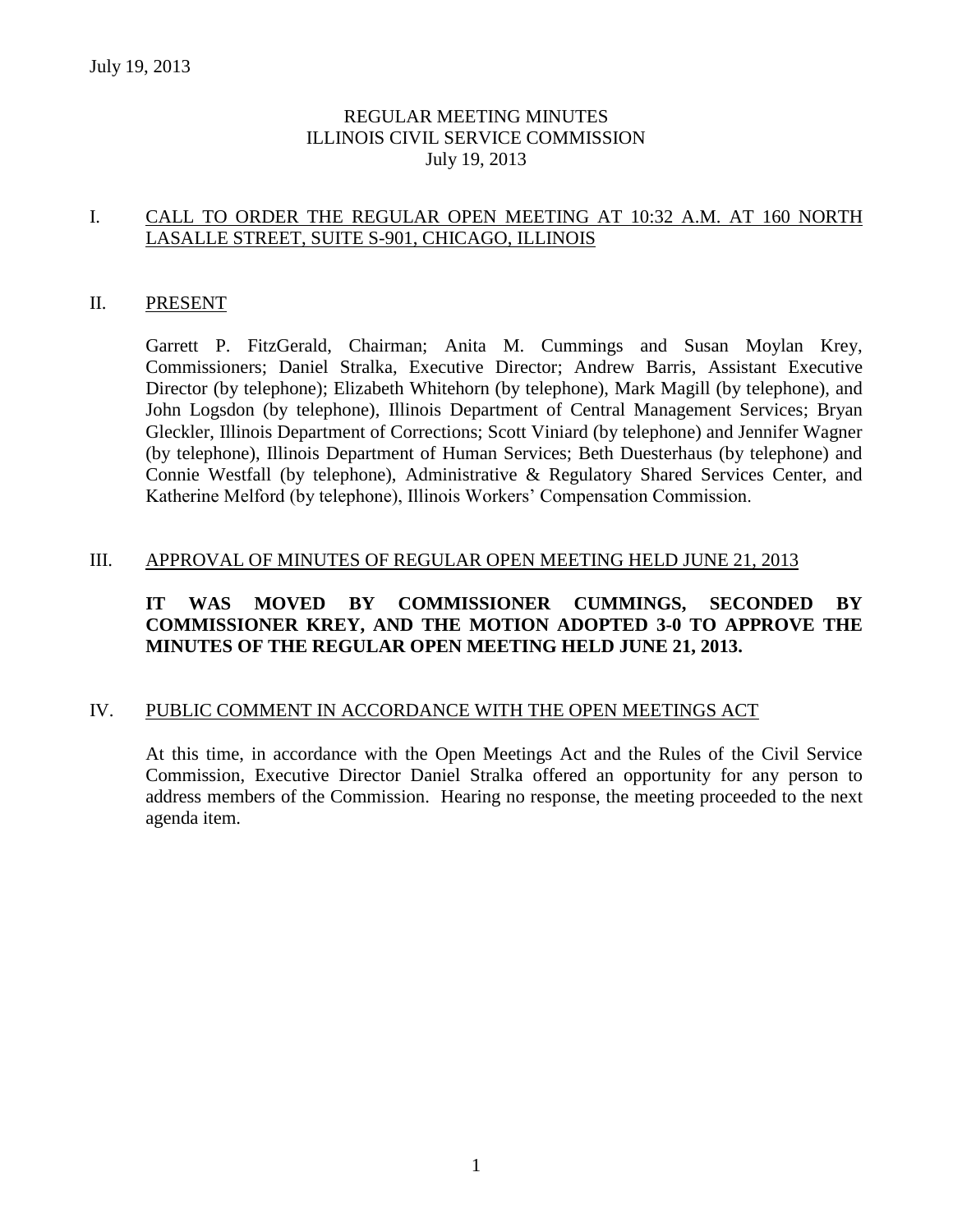#### $V<sub>r</sub>$ EXEMPTIONS UNDER SECTION 4d(3) OF THE PERSONNEL CODE

# A. Report on Exempt Positions from Illinois Dept. of Central Management Services

|               | Total            | Number of Exempt |
|---------------|------------------|------------------|
| <u>Agency</u> | <b>Employees</b> | Positions        |
|               |                  |                  |
|               |                  |                  |
|               |                  |                  |
|               |                  |                  |
|               |                  |                  |
|               |                  |                  |
|               |                  |                  |
|               |                  |                  |
|               |                  |                  |
|               |                  |                  |
|               |                  |                  |
|               |                  |                  |
|               |                  |                  |
|               |                  |                  |
|               |                  |                  |
|               |                  |                  |
|               |                  |                  |
|               |                  |                  |
|               |                  |                  |
|               |                  |                  |
|               |                  |                  |
|               |                  |                  |
|               |                  |                  |
|               |                  |                  |
|               |                  |                  |
|               |                  |                  |
|               |                  |                  |
|               |                  |                  |
|               |                  |                  |
|               |                  |                  |
|               |                  |                  |
|               |                  |                  |
|               |                  |                  |
|               |                  |                  |
|               |                  |                  |
|               |                  |                  |
|               |                  |                  |
|               |                  |                  |
|               |                  |                  |
|               |                  |                  |
|               |                  |                  |
|               |                  |                  |
|               |                  |                  |
|               |                  |                  |
|               |                  |                  |
|               |                  |                  |
|               |                  |                  |
|               |                  |                  |
|               |                  |                  |
|               |                  |                  |
|               |                  |                  |
|               |                  |                  |
|               |                  |                  |
|               |                  |                  |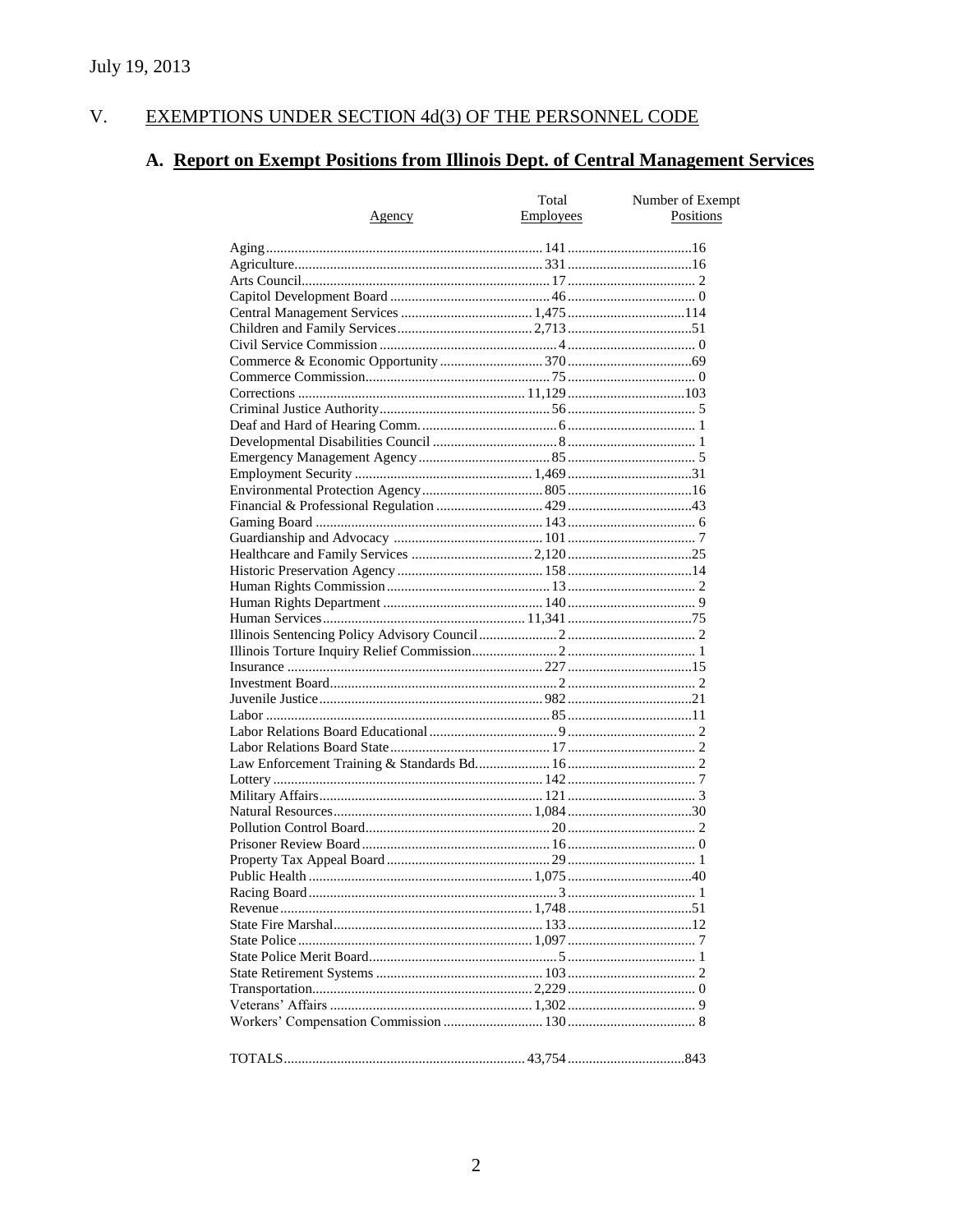## **B. Governing Rule – Section 1.142 Jurisdiction B Exemptions**

- a) The Civil Service Commission shall exercise its judgment when determining whether a position qualifies for exemption from Jurisdiction B under Section 4d(3) of the Personnel Code. The Commission will consider any or all of the following factors inherent in the position and any other factors deemed relevant to the request for exemption:
	- 1) The amount and scope of principal policy making authority;
	- 2) The amount and scope of principal policy administering authority;
	- 3) The amount of independent authority to represent the agency, board or commission to individuals, legislators, organizations or other agencies relative to programmatic responsibilities;
	- 4) The capability to bind the agency, board or commission to a course of action;
	- 5) The nature of the program for which the position has principal policy responsibility;
	- 6) The placement of the position on the organizational chart of the agency, board or commission;
	- 7) The mission, size and geographical scope of the organizational entity or program within the agency, board or commission to which the position is allocated or detailed.
- b) The Commission may, upon its own action after 30 days notice to the Director of Central Management Services or upon the recommendation of the Director of the Department of Central Management Services, rescind the exemption of any position that no longer meets the requirements for exemption set forth in subsection (a). However, rescission of an exemption shall be approved after the Commission has determined that an adequate level of managerial control exists in exempt status that will insure responsive and accountable administrative control of the programs of the agency, board or commission.
- c) For all positions currently exempt by action of the Commission, the Director of Central Management Services shall inform the Commission promptly in writing of all changes in essential functions, reporting structure, working title, work location, position title, position number or specialized knowledge, skills, abilities, licensure or certification.
- d) Prior to granting an exemption from Jurisdiction B under Section 4d(3) of the Personnel Code, the Commission will notify the incumbent of the position, if any, of its proposed action. The incumbent may appear at the Commission meeting at which action is to be taken and present objections to the exemption request.

(Source: Amended at 34 Ill. Reg. 3485, effective March 3, 2010)

\* \* \*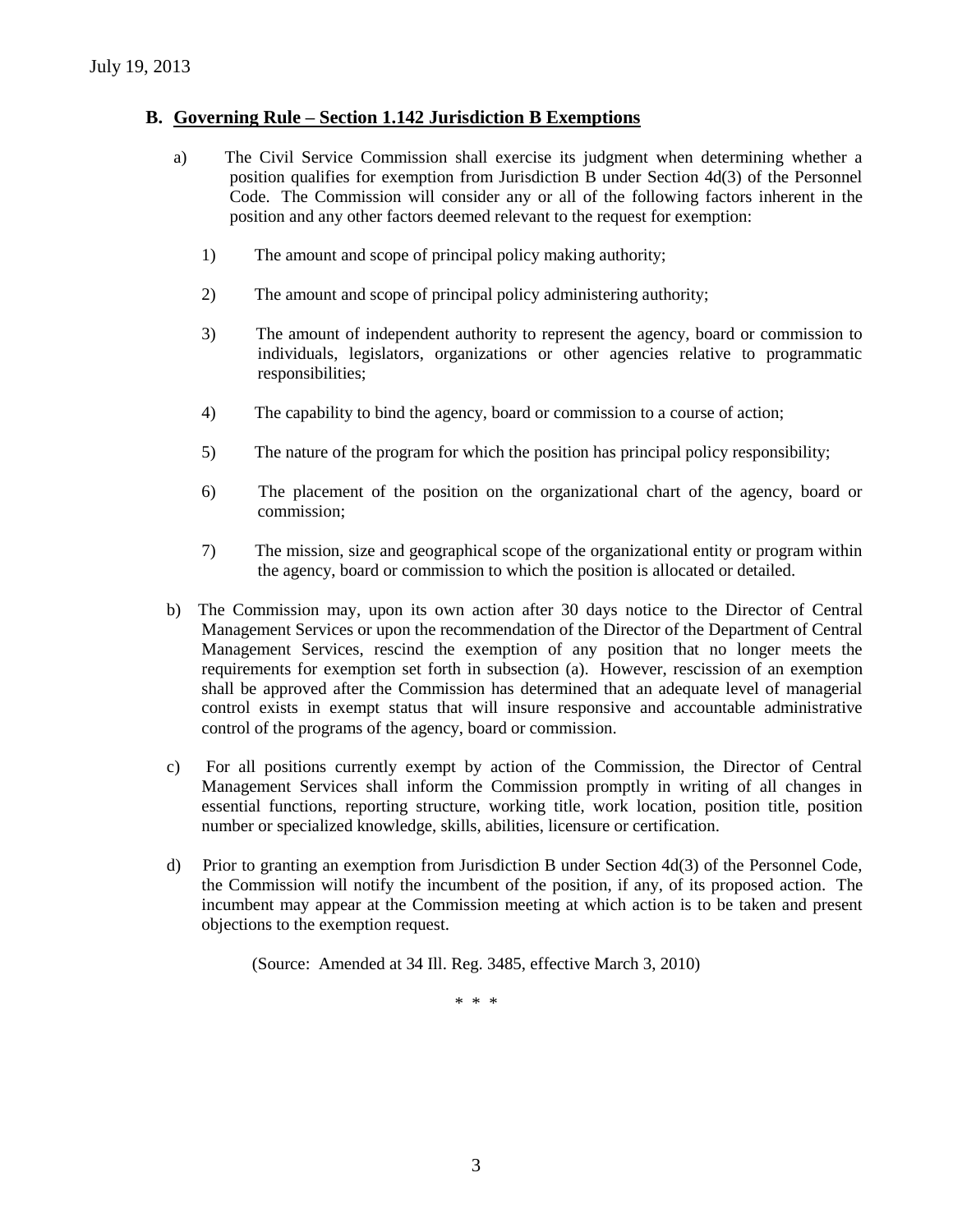## **C. Requests for 4d(3) Exemption**

Executive Director Daniel Stralka reported:

 As to Item C1, this request is for the Deputy Chief of Intelligence/Investigations at the Department of Corrections, a position that reports to the Chief of Intelligence/Investigations who reports to the Director. There is nothing in the position description that indicates this position possesses principal policy authority for an operational program of the agency. It is wholly subordinate to the exempt Chief position. It is noteworthy that Investigations is not an operational program of the agency supported by statute but a support program. There are times when the Commission has approved deputy position requests, such as in the parole program for Department of Corrections, but not typically for a support program. Staff was unable to discern any comparable exempt position. For these reasons, Staff recommended that this request be denied.

Bryan Gleckler, Chief of Staff, Department of Corrections replied by stating that intelligence has grown in importance to be the equivalent of an operational program of the agency. It is critical to maintain safety and security at correctional facilities. The closing of Tamms has increased its importance since the option of sending problem inmates to that facility is now gone. Commissioner Krey inquired if all this position does is gather information. Bryan Gleckler replied that it will function as the Deputy Chief. Executive Director Stralka asked whether the recent transfer of the Chief position from Sangamon County to Cook County played a part in this request. Bryan Gleckler acknowledged the transfer but replied that it was not a factor.

 As to Item C2, this request is for the Assistant Warden-Southern Region Reception/Classification Center at the Department of Corrections, a position that reports to the Warden who reports to the Director. The agency's Reception/Classification Centers function as routing centers for inmates. The agency has a Northern Region Reception/Classification Center located in Stateville which performs this same function for the northern part of the State. It is organized and structured in a similar manner, but is larger and handles significantly more inmates. It has two exempt Assistant Wardens. When its last exempt Assistant Warden was approved in 2008, the agency made a representation that it would not be seeking any exempt positions for the Southern Region Reception/Classification Center. The agency now indicates that an increase in the overall inmate population warrants the addition of an exempt Assistant Warden of Programs. For these reasons, Staff recommended that this request be denied but he also noted that there is information about this program which was being exchanged with the agency as late as yesterday. An example is that there exists a third Reception/Classification Center at Graham for the Central Region. Bryan Gleckler, Chief of Staff, Department of Corrections, provided a brief explanation about the difference between the Central Region at Graham and the Southern Region at Menard. Bryan Gleckler indicated that the agency did not have any objection to continuing this request.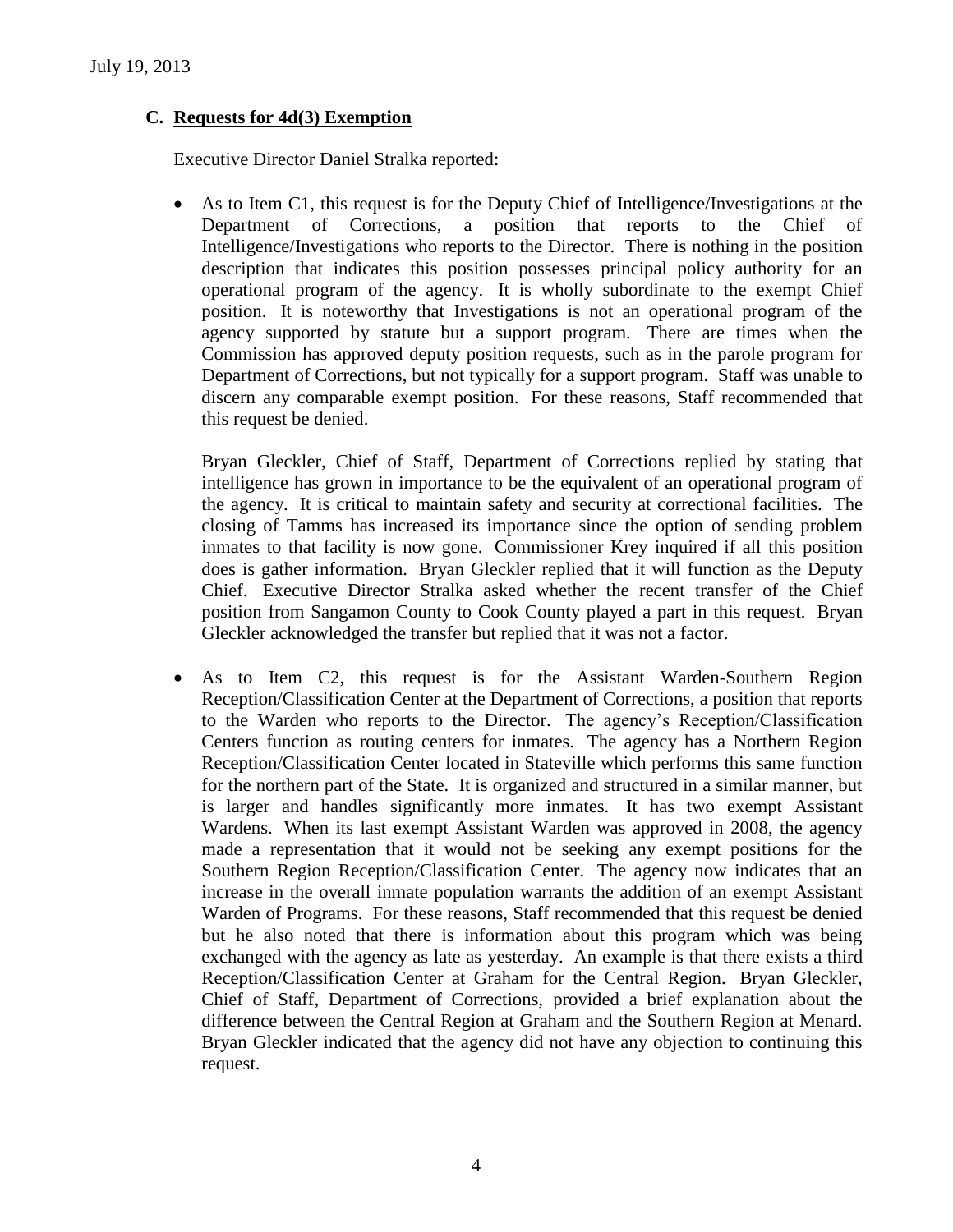As to Items D & E, these requests are both related to the reorganization of the Division of Family & Community Services (FCS) in the Department of Human Services. Item D is for an Assistant Director of FCS who reports to the Division Director who reports to the Assistant Secretary who reports to the Secretary. Item E is for an Associate Director-Family and Community Services who reports to Item D. Considering the scope of the new Division, Staff was prepared to recommend approval of Item D as it would be consistent with past practice of allowing large operation program heads an exempt Assistant. Staff was not prepared to recommend approval of Item E as there was no principal programmatic responsibility cited in the position description other than generic Training, Policy Development, Transaction and Support Services and a program integrity component. None of these appeared sufficient to warrant a principal policy exemption, and it seems likely that these programs already have an exempt position. The agency cited two other programs in communications prior to this meeting, but neither program was set forth in the position description for Item E. For these reasons, Staff recommended that Item E be denied. He added that while the recommendation was to approve Item D, there is a concern in granting piecemeal exemptions when large scale reorganizations occur that the Commission is not provided the "big picture" which makes it easier to determine which positions are appropriate for exemption. Therefore, it would be the Staff's recommendation that the Commission consider this before granting any exemption requests related to the reorganization of the FCS, a reorganization that the agency indicated may result in the hiring of up to 1,000 new employees.

Scott Viniard, Acting Bureau Chief, Bureau of Employee Services, acknowledged that the agency was preparing a new position description for Item E which would reflect these omitted programs and would not have any objection to continuing these requests. He hoped this would provide a better picture of this division.

- As to Item F, this request is for the Deputy Director-Consumer Education and Protection Program at the Department of Insurance, a position that reports to the Director. This position's responsibilities include educating and informing consumers about insurers' advertising, marketing, underwriting, and claims practices, as well as investigating the same. Staff had a concern that there was overlap with the agency's already exempt Deputy Director of Consumer Education. The agency failed to respond to Staff's inquiries so Staff recommended denial of this request.
- As to Item G, the agency requested that this matter be withdrawn.
- As to Item H1, this request is for the Manager of the Administrative Support Program at the Illinois Workers' Compensation Commission (IWCC), a position that reports to the Chairman. This position had previously had its exemption rescinded due to extended vacancy in 2009. It has principal policy responsibility for all administrative functions of the IWCC including space management, records, and the like. For these reasons, Staff recommended approval of this request. Katherine Melford, agency representative, added that the position functions as the Operations Manager for the IWCC.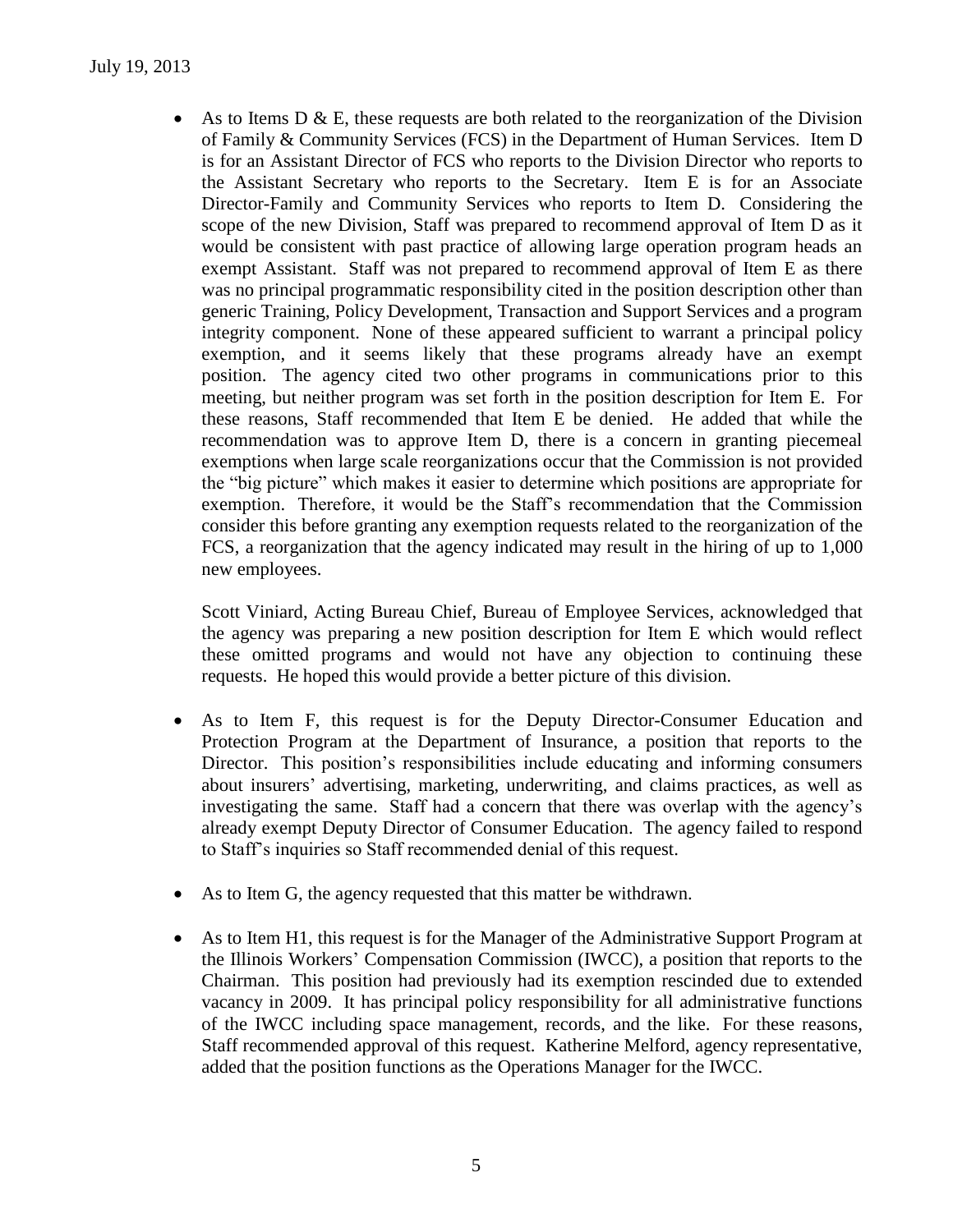As to Item H2, the agency requested that this matter be continued to the August meeting.

**IT WAS MOVED BY COMMISSIONER CUMMINGS TO GRANT THE REQUEST FOR EXEMPTION FOR ITEM C1. HEARING NO SECOND, COMMISSIONER CUMMINGS THEN WITHDREW HER MOTION WITH THE DIRECTION THAT STAFF AND THE AGENCY REPRESENTATIVE ARE TO RESUME DISCUSSION OF THE ISSUES THAT WERE PRESENTED TODAY THAT LED TO THE STAFF RECOMMENDATION TO DENY THIS REQUEST.**

**IT WAS MOVED BY COMMISSIONER KREY, SECONDED BY COMMISSIONER CUMMINGS, AND THE MOTION ADOPTED 3-0 TO ACCEPT THE WITHDRAWAL OF THE REQUEST FOR 4D(3) EXEMPTION FOR THE FOLLOWING POSITION:**

**G: Policy Advisor (DOR)**

**IT WAS MOVED BY COMMISSIONER CUMMINGS, SECONDED BY COMMISSIONER KREY, AND THE MOTION ADOPTED 3-0 TO CONTINUE THE REQUESTS FOR 4D(3) EXEMPTION FOR THE FOLLOWING POSITIONS:**

- **C1: Deputy Chief of Intelligence/Investigations (DOC)**
- **C2: Assistant Warden-Southern Reception Center/Classification Center (DOC)**
- **D: Assistant Director-Family and Community Services (DHS)**
- **E: Associate Director-Family and Community Services (DHS)**
- **H2: Manager of Business Systems (WCC)**

**IT WAS MOVED BY COMMISSIONER KREY, SECONDED BY COMMISSIONER CUMMINGS, AND THE MOTION ADOPTED 3-0 TO GRANT THE REQUEST FOR 4D(3) EXEMPTION FOR THE FOLLOWING POSITION:**

**H1: Manager of Administrative Support Program (WCC)**

# **IT WAS MOVED BY COMMISSIONER KREY, SECONDED BY COMMISSIONER CUMMINGS, AND THE MOTION ADOPTED 3-0 TO DENY THE REQUEST FOR 4D(3) EXEMPTION FOR THE FOLLOWING POSITION:**

#### **F: Deputy Director-Consumer Education and Protection Program (DOI)**

Chairman FitzGerald then noted that the Department of Corrections had 24 vacant exempt positions. Bryan Gleckler responded that the agency is trying to fill these vacancies.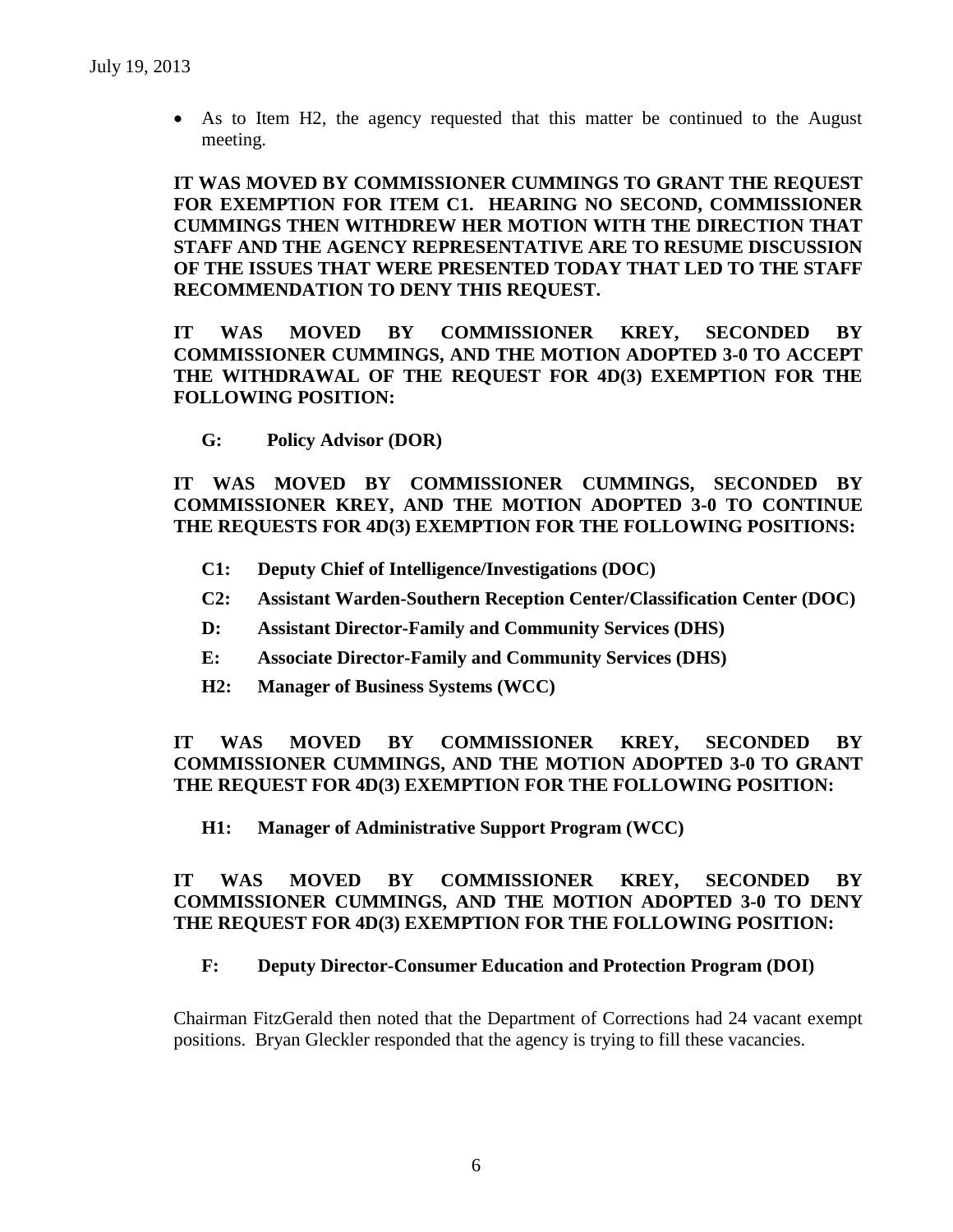# **The following 4d(3) exemption request was withdrawn on July 19, 2013:**

# **G. Illinois Department of Revenue**

| <b>Position Number</b>  | 40070-25-00-100-30-01               |  |
|-------------------------|-------------------------------------|--|
| <b>Position Title</b>   | Senior Public Service Administrator |  |
| Bureau/Division         | Director's Office                   |  |
| <b>Functional Title</b> | Policy Advisor                      |  |
| Incumbent               | Vacant                              |  |
| Supervisor              | Director                            |  |
| Location                | <b>Sangamon County</b>              |  |

# **The following 4d(3) exemption requests were continued on July 19, 2013:**

# **C1. Illinois Department of Corrections**

| <b>Position Number</b>  | 40070-29-09-010-00-01                                               |  |  |
|-------------------------|---------------------------------------------------------------------|--|--|
| <b>Position Title</b>   | Senior Public Service Administrator                                 |  |  |
| Bureau/Division         | Intelligence/Internal Investigations                                |  |  |
| <b>Functional Title</b> | Deputy Chief of Intelligence/Investigations                         |  |  |
| Incumbent               | Vacant                                                              |  |  |
|                         | Chief of Intelligence/Investigations who reports to the Chief Legal |  |  |
| Supervisor              | Counsel, who reports to the Director                                |  |  |
| Location                | <b>Sangamon County</b>                                              |  |  |

# **C2. Illinois Department of Corrections**

| <b>Position Number</b>  | 40070-29-83-400-00-01                                            |
|-------------------------|------------------------------------------------------------------|
| <b>Position Title</b>   | Senior Public Service Administrator                              |
| Bureau/Division         | Southern Reception/Classification and Medium Security            |
| <b>Functional Title</b> | Assistant Warden-Southern Region Reception/Classification Center |
| Incumbent               | Vacant                                                           |
| Supervisor              | Warden who reports to the Director                               |
| Location                | <b>Randolph County</b>                                           |

# **D. Illinois Department of Human Services**

| <b>Position Number</b>  | 40070-10-90-010-00-01                                              |  |  |
|-------------------------|--------------------------------------------------------------------|--|--|
| <b>Position Title</b>   | Senior Public Service Administrator                                |  |  |
| Bureau/Division         | <b>Family and Community Services</b>                               |  |  |
| <b>Functional Title</b> | Assistant Director-Division of Family and Community Services       |  |  |
| Incumbent               | Vacant                                                             |  |  |
|                         | Director-Division of Family and Community Services, who reports to |  |  |
| Supervisor              | the Assistant Secretary who reports to the Secretary               |  |  |
| Location                | <b>Cook County</b>                                                 |  |  |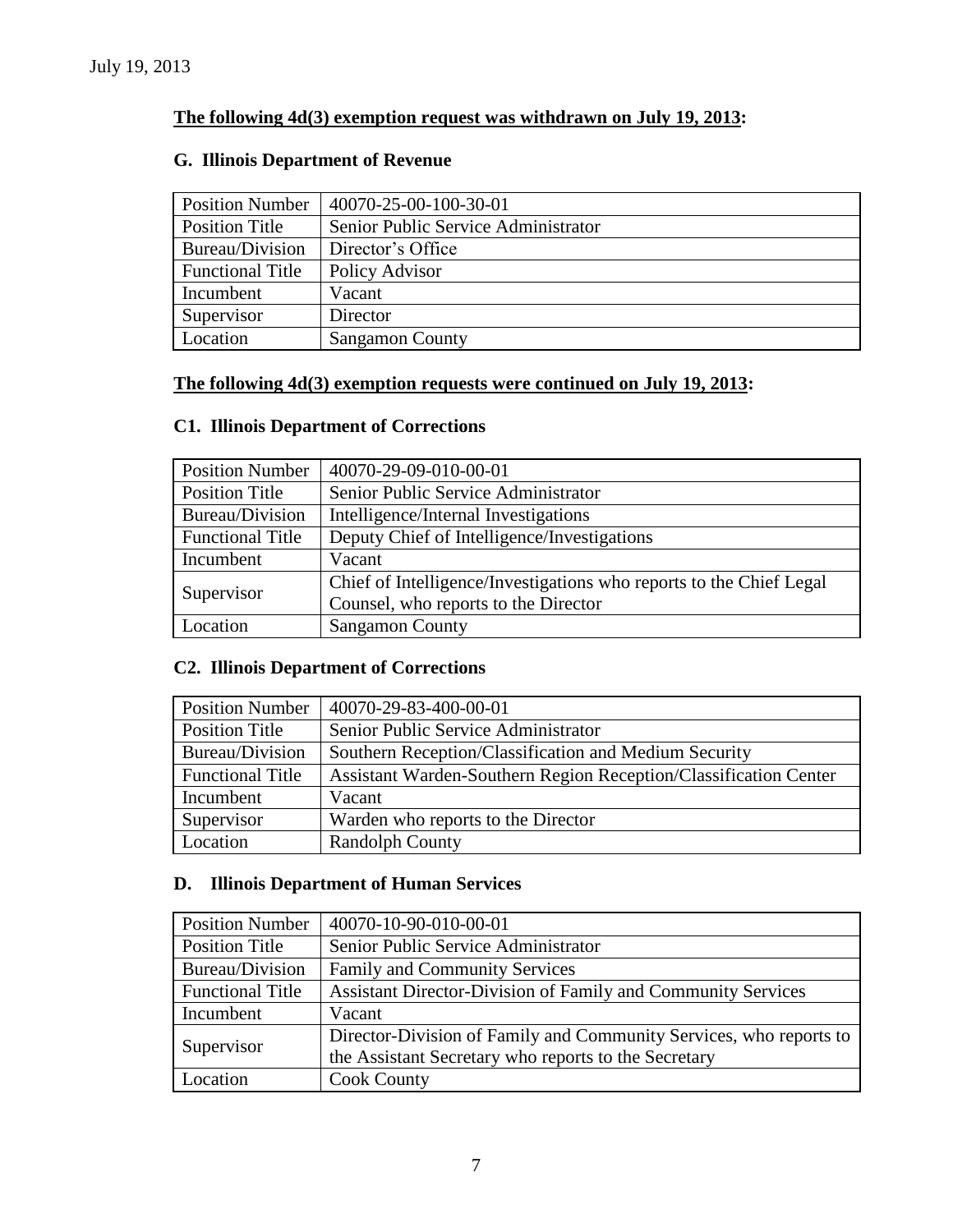| <b>Position Number</b>  | 40070-10-97-555-00-01                                             |  |  |
|-------------------------|-------------------------------------------------------------------|--|--|
| Position Title          | Senior Public Service Administrator                               |  |  |
| Bureau/Division         | <b>Family and Community Services</b>                              |  |  |
| <b>Functional Title</b> | <b>Associate Director-Family and Community Services</b>           |  |  |
| Incumbent               | Vacant                                                            |  |  |
|                         | Assistant Director-Family and Community Services, who reports to  |  |  |
| Supervisor              | the Director of Family and Community Services, who reports to the |  |  |
|                         | Assistant Secretary, who in turn reports to the Secretary         |  |  |
| Location                | <b>Cook County</b>                                                |  |  |

# **E. Illinois Department of Human Services**

# **H2. Illinois Workers' Compensation Commission**

| <b>Position Number</b>  | 40070-50-37-051-00-01               |  |
|-------------------------|-------------------------------------|--|
| <b>Position Title</b>   | Senior Public Service Administrator |  |
| Bureau/Division         | <b>Business Systems</b>             |  |
| <b>Functional Title</b> | <b>Manager of Business Systems</b>  |  |
| Incumbent               | Vacant                              |  |
| Supervisor              | Chairman                            |  |
| Location                | <b>Cook County</b>                  |  |

# **The following 4d(3) exemption request was granted on July 19, 2013:**

# **H1. Illinois Workers' Compensation Commission**

| <b>Position Number</b>  | $40070 - 50 - 37 - 200 - 00 - 01$ <sup>A</sup> |  |
|-------------------------|------------------------------------------------|--|
| Position Title          | Senior Public Service Administrator            |  |
| Bureau/Division         | <b>Administrative Support</b>                  |  |
| <b>Functional Title</b> | Manager of Administrative Support Program      |  |
| Incumbent               | Vacant                                         |  |
| Supervisor              | Chairman                                       |  |
| Location                | <b>Cook County</b>                             |  |

### **The following 4d(3) exemption request was denied on July 19, 2013:**

## **F. Illinois Department of Insurance**

| <b>Position Number</b>  | 40070-14-04-000-00-01                                     |
|-------------------------|-----------------------------------------------------------|
| Position Title          | Senior Public Service Administrator                       |
| Bureau/Division         | Director's Office                                         |
| <b>Functional Title</b> | Deputy Director-Consumer Education and Protection Program |
| Incumbent               | Vacant                                                    |
| Supervisor              | Director                                                  |
| Location                | <b>Cook County</b>                                        |

 $^{\text{A}}$  The exemption of this position was rescinded November 20, 2009.

 $\overline{a}$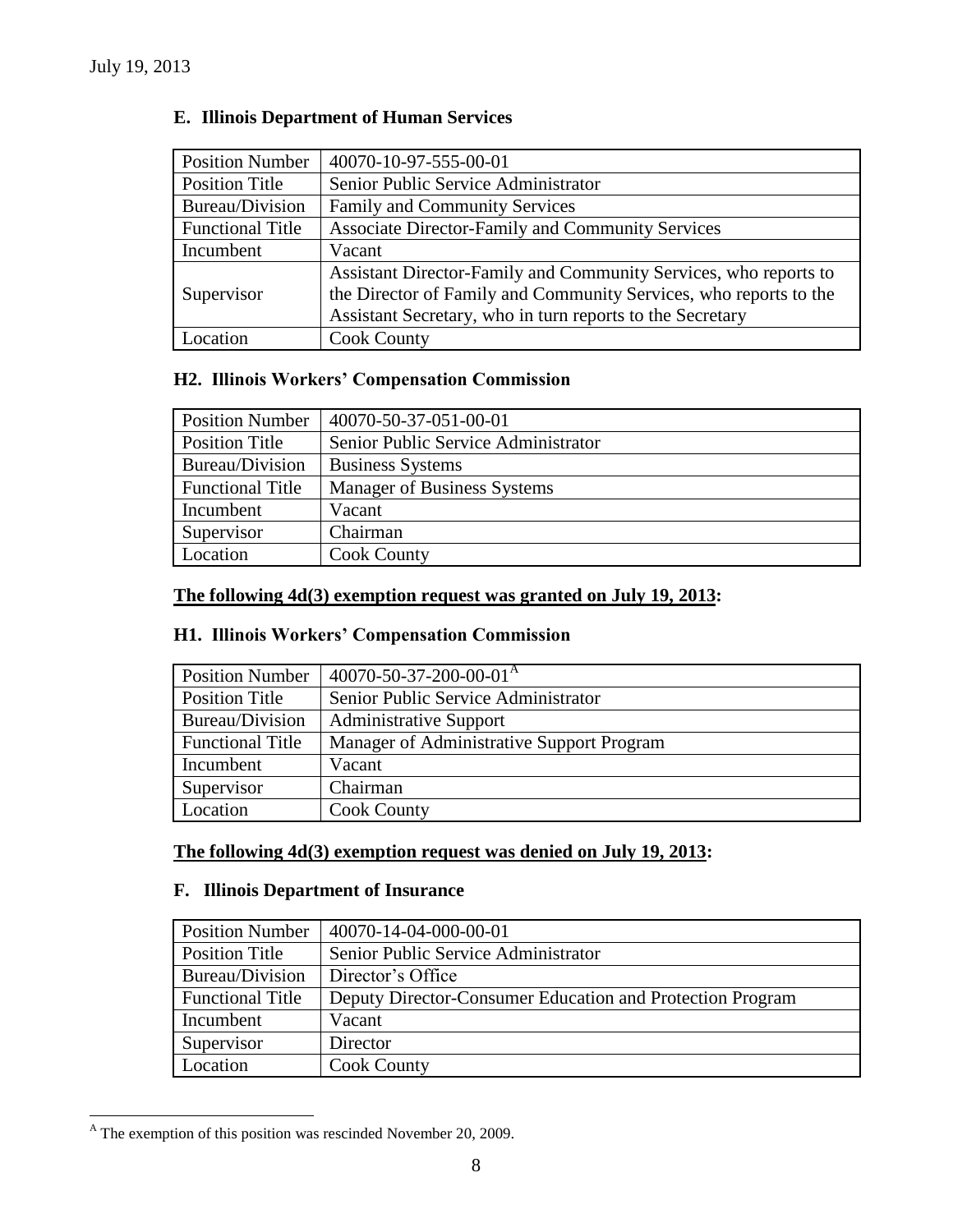#### July 19, 2013

#### VI. CLASS SPECIFICATIONS

The following class titles were submitted for creation by the Director of the Illinois Department of Central Management Services:

**A.** Food Services Program Manager

Staff Analysis: Assistant Executive Director Barris explained that the class needed to be created to reflect more desirable education and experience requirements in positions responsible for dietary management at the Departments of Corrections and Juvenile Justice. The ISEA agreed to the creation of the class in order to accommodate these requirements. Commissioner Krey inquired about the number of affected employees. Assistant Executive Director Barris indicated there were 32 incumbents.

B. Special Operations Command Law Enforcement Training Supervisor

Staff Analysis: Assistant Executive Director informed the Commissioners that the request to create the Special Operations Command Law Enforcement Training Supervisor class was voluntarily withdrawn by Central Management Services via e-mail approximately 48 hours prior to the meeting because the Master Sargent Teamsters objected to the duties and responsibilities of the class. John Logsdon from Central Management Services Technical Services explained that the Master Sargent Teamsters filed a grievance regarding the duties and responsibilities of the new class. Executive Director Stralka asked if it was the agency that requested the withdrawal. John Logsdon explained that the agency requested the withdrawal through Shared Services and that Chris Nichols of Central Management Services sent this request to the Commission via e-mail.

## **IT WAS MOVED BY COMMISSIONER KREY, SECONDED BY COMMISSIONER CUMMINGS, AND THE MOTION ADOPTED 3-0 TO APPROVE THE CREATION OF THE FOLLOWING CLASS TITLE TO BE EFFECTIVE AUGUST 1, 2013:**

**A. Food Services Program Manager**

**IT WAS MOVED BY COMMISSIONER CUMMINGS, SECONDED BY COMMISSIONER KREY, AND THE MOTION ADOPTED 3-0 TO DISAPPROVE ANY CLASS SPECIFICATIONS RECEIVED BY THE COMMISSION NOT CONTAINED IN THIS REPORT TO ALLOW ADEQUATE STUDY.** 

### VII. MOTION TO CLOSE A PORTION OF THE MEETING

**IT WAS MOVED BY COMMISSIONER CUMMINGS, SECONDED BY COMMISSIONER KREY, AND BY ROLL CALL VOTE THE MOTION ADOPTED 3- 0 TO CLOSE A PORTION OF THE MEETING PURSUANT TO SUBSECTIONS 2(c)(1), 2(c)(4), AND 2(c)(11) OF THE OPEN MEETINGS ACT.**

| <b>FITZGERALD YES</b> |     | <b>CUMMINGS</b> | YES |
|-----------------------|-----|-----------------|-----|
| <b>KREY</b>           | YES |                 |     |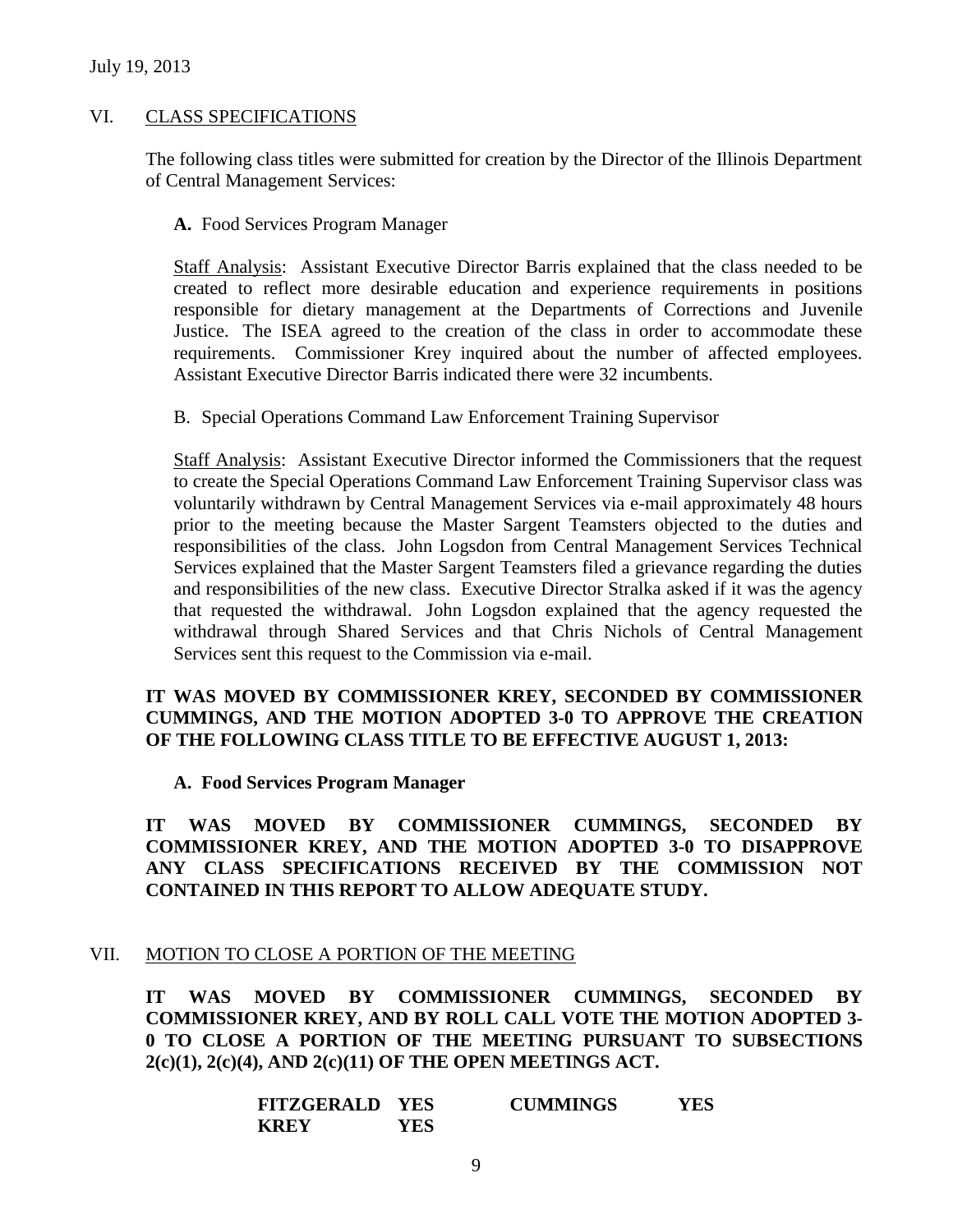## VIII. RECONVENE THE OPEN MEETING

Upon due and proper notice the regular open meeting of the Illinois Civil Service Commission was reconvened at 160 North LaSalle Street, Suite S-901, Chicago, Illinois at 11:18 a.m.

## PRESENT

Chairman Garrett P. FitzGerald; Anita M. Cummings and Susan Moylan Krey, Commissioners; Daniel Stralka, Executive Director; and Andrew Barris, Assistant Executive Director (by telephone).

# IX. NON-MERIT APPOINTMENT REPORT

The Personnel Code permits non-merit appointments for a limited period of time, i.e., emergency appointments shall not exceed 60 days and shall not be renewed, and positions shall not be filled on a temporary or provisional basis for more than six months out of any twelve-month period. Consecutive non-merit appointments are not violative of the Code; however, they do present a possible evasion of merit principles and should be monitored. Executive Director Dan Stralka advised the Commissioners that he contacted the Department of Healthcare and Family Services about their increase and was advised that it was due to the need to extend some 75-day contracts. The number should be down next month.

| Agency                                | 5/31/13        | 6/30/13        | 6/30/12                     |
|---------------------------------------|----------------|----------------|-----------------------------|
| Aging                                 |                |                |                             |
| Agriculture                           |                | 2              |                             |
| Arts Council                          |                |                |                             |
| <b>Central Management Services</b>    | $\overline{2}$ | $\overline{2}$ |                             |
| <b>Children and Family Services</b>   | 11             | 10             | 8                           |
| <b>Employment Security</b>            | 0              | 0              |                             |
| <b>Healthcare and Family Services</b> | 22             | 21             | 3                           |
| Human Rights                          |                | 0              |                             |
| <b>Human Services</b>                 |                |                | $\mathcal{D}_{\mathcal{L}}$ |
| Insurance                             |                |                |                             |
| <b>Natural Resources</b>              |                | 0              |                             |
| Property Tax Appeal Board             |                | 3              |                             |
| <b>Public Health</b>                  |                | 2              |                             |
| Revenue                               |                | 5              |                             |
| <b>State Police Merit Board</b>       |                |                |                             |
| Veterans' Affairs                     |                | Δ              |                             |
| Totals                                | 54             | 54             | 18                          |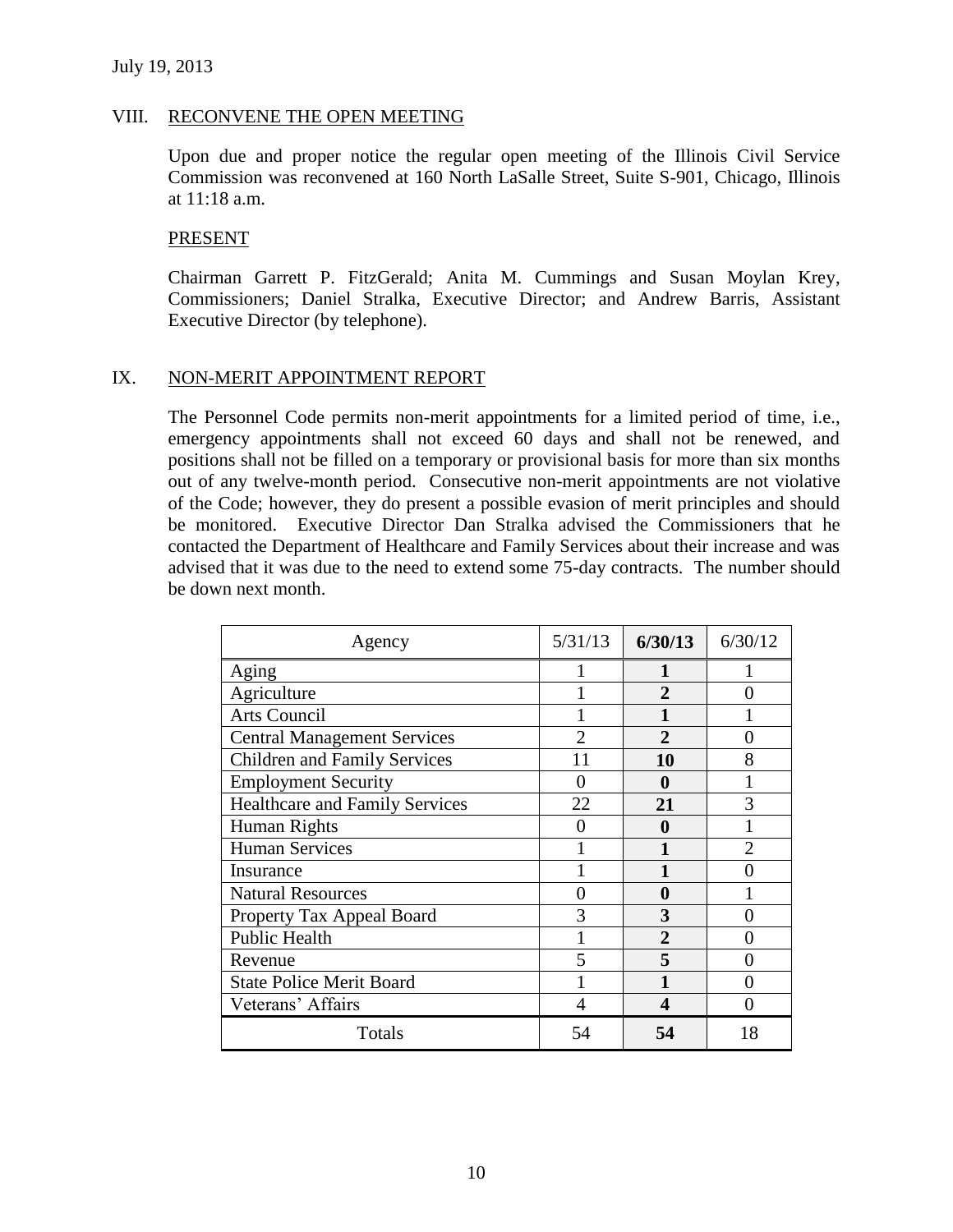## X. INTERLOCUTORY APPEALS

#### **DA-39-13**

| Employee | Amanda D. Wilson       | Appeal Date          | 4/09/13                            |
|----------|------------------------|----------------------|------------------------------------|
| Agency   | <b>Public Health</b>   | <b>Decision Date</b> | 6/20/13                            |
| Type     | Discharge              | ALJ                  | <b>Andrew Barris</b>               |
| Issue(s) | Motion to Dismiss for  | Proposal for         | <b>Grant the Motion to Dismiss</b> |
|          | agency's violation of  | Decision             | subject to the approval of the     |
|          | Section 302.705 of the |                      | Commission; Wilson to be           |
|          | <b>Personnel Rules</b> |                      | reinstated to her position.        |

**IT WAS MOVED BY COMMISSIONER KREY, SECONDED BY COMMISSIONER CUMMINGS, AND BY ROLL CALL VOTE OF 3-0 THE MOTION ADOPTED TO AFFIRM AND ADOPT THE ADMINISTRATIVE LAW JUDGE'S PROPOSAL FOR DECISION THAT THE ILLINOIS DEPARTMENT OF PUBLIC HEALTH DID NOT COMPLY WITH SECTION 302.705 OF THE PERSONNEL RULES WHEN THEY DID NOT PROVIDE THE NAME OF ANY KNOWN WITNESS AND A COPY OF ANY DOCUMENT PERTINENT TO THE CHARGES AT WILSON'S SCHEDULED PRE-TERMINATION HEARING. THE COMMISSION APPROVES THE GRANTING OF RESPONDENT'S MOTION TO DISMISS AND ORDERS WILSON TO BE REINSTATED TO HER POSITION AT THE ILLINOIS DEPARTMENT OF PUBLIC HEALTH.**

| <b>FITZGERALD</b> | YES | <b>CUMMINGS</b> | YES |
|-------------------|-----|-----------------|-----|
| <b>KREY</b>       | YES |                 |     |

#### **S-45-13**

| Employee | <b>Timothy Ware</b>      | <b>Appeal Date</b>   | 05/31/13                           |
|----------|--------------------------|----------------------|------------------------------------|
| Agency   | Corrections              | <b>Decision Date</b> | 07/05/13                           |
| Type     | Suspension               | ALJ                  | <b>Andrew Barris</b>               |
| Issue(s) | Motion to Dismiss for no | Proposal for         | <b>Grant the Motion to Dismiss</b> |
|          | jurisdiction; suspension | Decision             | subject to approval of the         |
|          | pending discharge        |                      | Commission.                        |

**IT WAS MOVED BY COMMISSIONER CUMMINGS, SECONDED BY COMMISSIONER KREY, AND BY ROLL CALL VOTE OF 3-0 THE MOTION ADOPTED TO AFFIRM AND ADOPT THE ADMINISTRATIVE LAW JUDGE'S PROPOSAL FOR DECISION TO GRANT THE MOTION TO DISMISS FOR NO JURISDICTION AS THE APPEAL WAS NOT FILED FOR A DISCIPLINARY SUSPENSION PURSUANT TO SECTION 302.660 OF THE PERSONNEL RULES, BUT A SUSPENSION PENDING DISCHARGE PURSUANT TO SECTION 302.710 OF THE PERSONNEL RULES.**

| <b>FITZGERALD</b> | YES | <b>CUMMINGS</b> | YES |
|-------------------|-----|-----------------|-----|
| <b>KREY</b>       | YES |                 |     |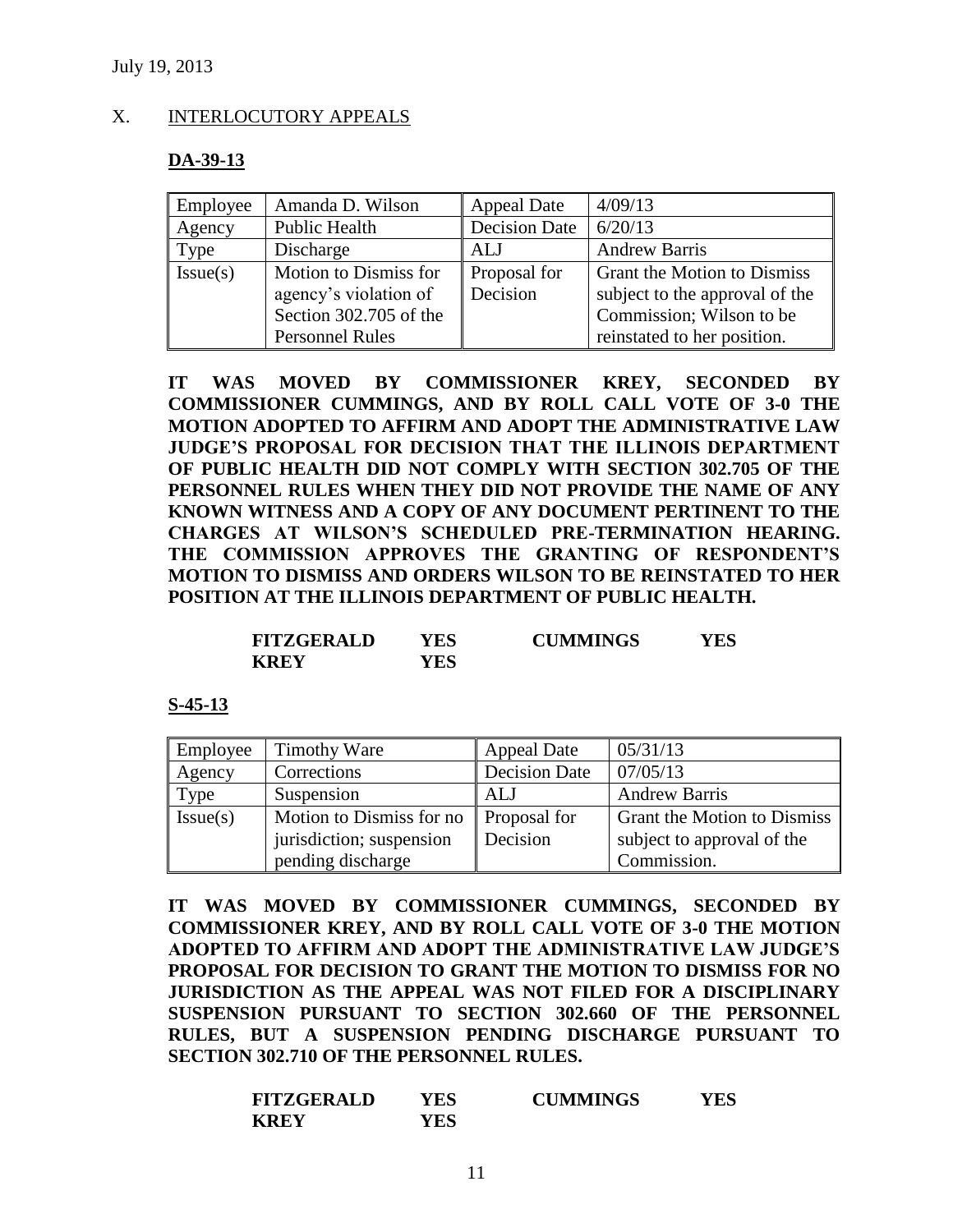## XI. PUBLICLY ANNOUNCED DECISION RESULTING FROM APPEAL

#### **DA-24-13**

| Employee    | <b>Adewale Langston</b> | <b>Appeal Date</b>   | 12/31/12                         |
|-------------|-------------------------|----------------------|----------------------------------|
| Agency      | Corrections             | <b>Decision Date</b> | 07/05/13                         |
| Appeal Type | Discharge               | Proposal for         | 30-day suspension plus duration  |
| ALJ         | Daniel Stralka          | Decision             | of suspension pending discharge. |

**IT WAS MOVED BY COMMISSIONER KREY, SECONDED BY COMMISSIONER CUMMINGS, AND BY ROLL CALL VOTE OF 3-0 THE MOTION ADOPTED TO AFFIRM AND ADOPT THE ADMINISTRATIVE LAW JUDGE'S PROPOSAL FOR DECISION THAT THE CHARGES HAVE BEEN PARTIALLY PROVEN AND WARRANT A 30-DAY SUSPENSION PLUS THE DURATION OF HIS SUSPENSION PENDING DISCHARGE FOR THE REASONS SET FORTH IN THE PROPOSAL FOR DECISION DATED JULY 5, 2013.**

| <b>FITZGERALD</b> | YES | <b>CUMMINGS</b> | YES |
|-------------------|-----|-----------------|-----|
| <b>KREY</b>       | YES |                 |     |

#### XII. APPEAL TERMINATED WITHOUT DECISION ON THE MERITS

#### **RV-36-13**

| Employee    | Lawrence Beckom       | <b>Appeal Date</b> | 03/22/13                         |
|-------------|-----------------------|--------------------|----------------------------------|
| Agency      | Transportation        | Decision Date      | 06/21/13                         |
| Appeal Type | <b>Rule Violation</b> | Proposal for       | Dismissed subject to approval of |
| ALJ         | <b>Andrew Barris</b>  | Decision           | the Commission; appeal is moot.  |

**IT WAS MOVED BY COMMISSIONER CUMMINGS, SECONDED BY COMMISSIONER KREY, AND BY ROLL CALL VOTE OF 3-0 THE MOTION ADOPTED TO AFFIRM AND ADOPT THE DISMISSAL OF THE APPEAL FOR THE REASONS SET FORTH IN THE PROPOSAL FOR DECISION.**

| <b>FITZGERALD</b> | YES | <b>CUMMINGS</b> | YES |
|-------------------|-----|-----------------|-----|
| <b>KREY</b>       | YES |                 |     |

#### XIII. STAFF REPORT

Executive Director Daniel Stralka reported that the move of the Commission's Springfield office was completed on June 26, 2013.